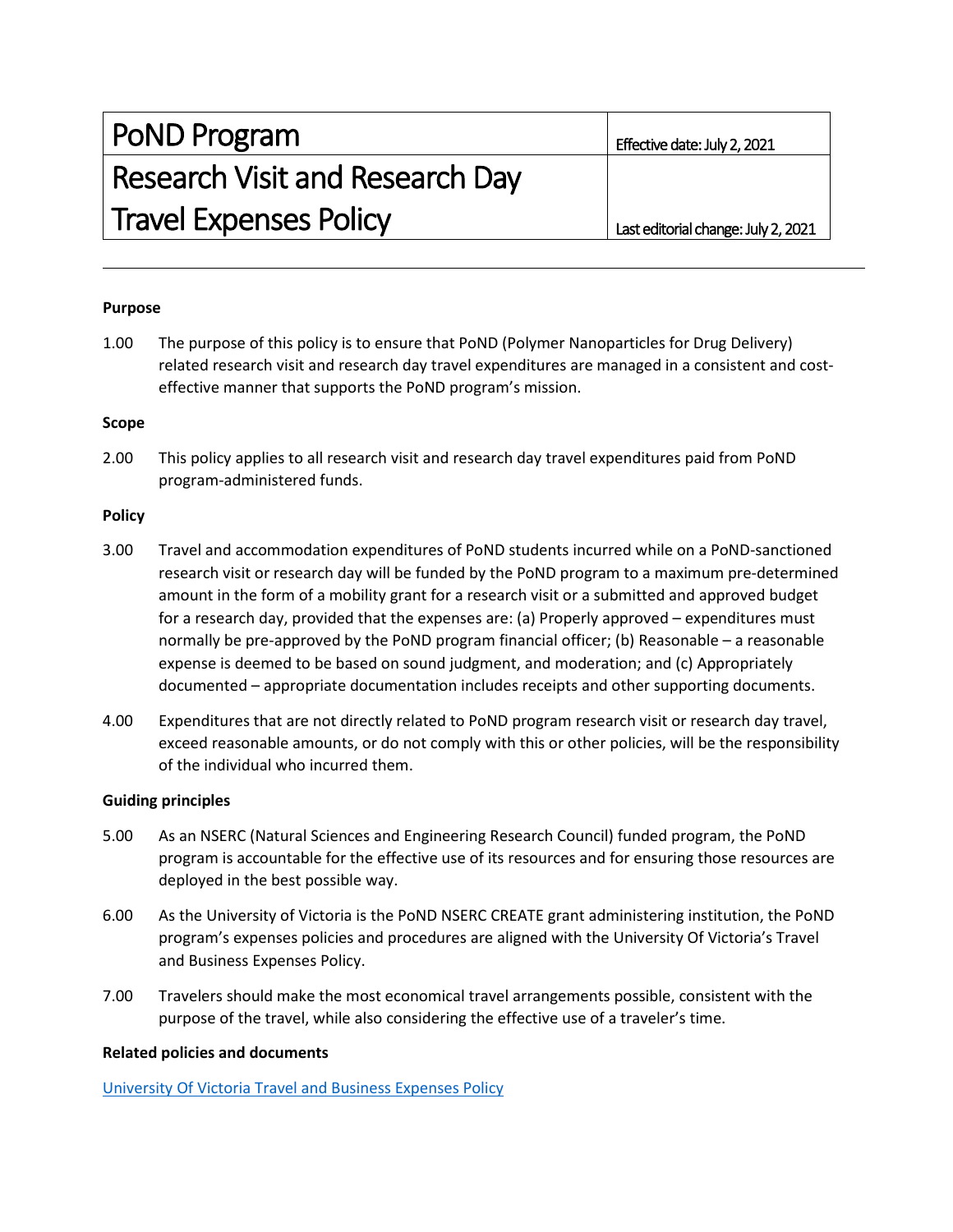| PoND Program                           | Effective date: July 2, 2021        |
|----------------------------------------|-------------------------------------|
| <b>Research Visit and Research Day</b> |                                     |
| <b>Travel Expenses Procedures</b>      | Last editorial change: July 2, 2021 |

## **Purpose**

1.00 The purpose of these procedures is to provide guidance to those individuals incurring or approving PoND research visit and research day travel expenditures, to set the types of expenditures that will be paid by the PoND program with respect to research visit and research day travel expenditures, and to set forth the related procedures and approval processes.

#### **Expenses**

- 2.00 **Research visits:** All PoND students need to submit a [Research and Training Visit application form](https://www.uvic.ca/science/chemistry/assets/docs/graduates/PoND/research_visit_application_july-27-2020-1.pdf) to the PoND program coordinator before booking any travel or making their trip.
- 3.00 The PoND program director and financial officer will review all applications and determine funding eligibility on a first come, first served basis until the PoND program's annual allocation of research visit funds has been fully allocated.
- 4.00 Students will be notified if they are to be awarded grant funds. These funds are for travel and accommodation expenses only. Any travel or accommodation expenses exceeding the amount of the grant funds awarded to the student are the responsibility of the student and will not be reimbursed by the PoND program.
- 5.00 **Research days:** All students are required to attend the research day in person when held as an inperson activity. No application process is required for attendance at the research day. Research day funded expenses include travel, accommodation and meals that are not provided by the research day event.
- 6.00 Students must provide the PoND financial officer with proposed travel dates and a budget before booking any research visit or research day travel. Once the student receives final approval from the PoND financial officer they are authorized to book travel and accommodation.

## **Expense claims/receipts**

7.00 Travel and accommodation expenses should be submitted for reimbursement within 30 days of completing travel to the PoND program coordinator at [pondcoord@uvic.ca.](mailto:pondcoord@uvic.ca) Receipts and other supporting documents are required as evidence of payment. Air travel expenses must include both the flight itinerary/payment receipt and the boarding pass(es).